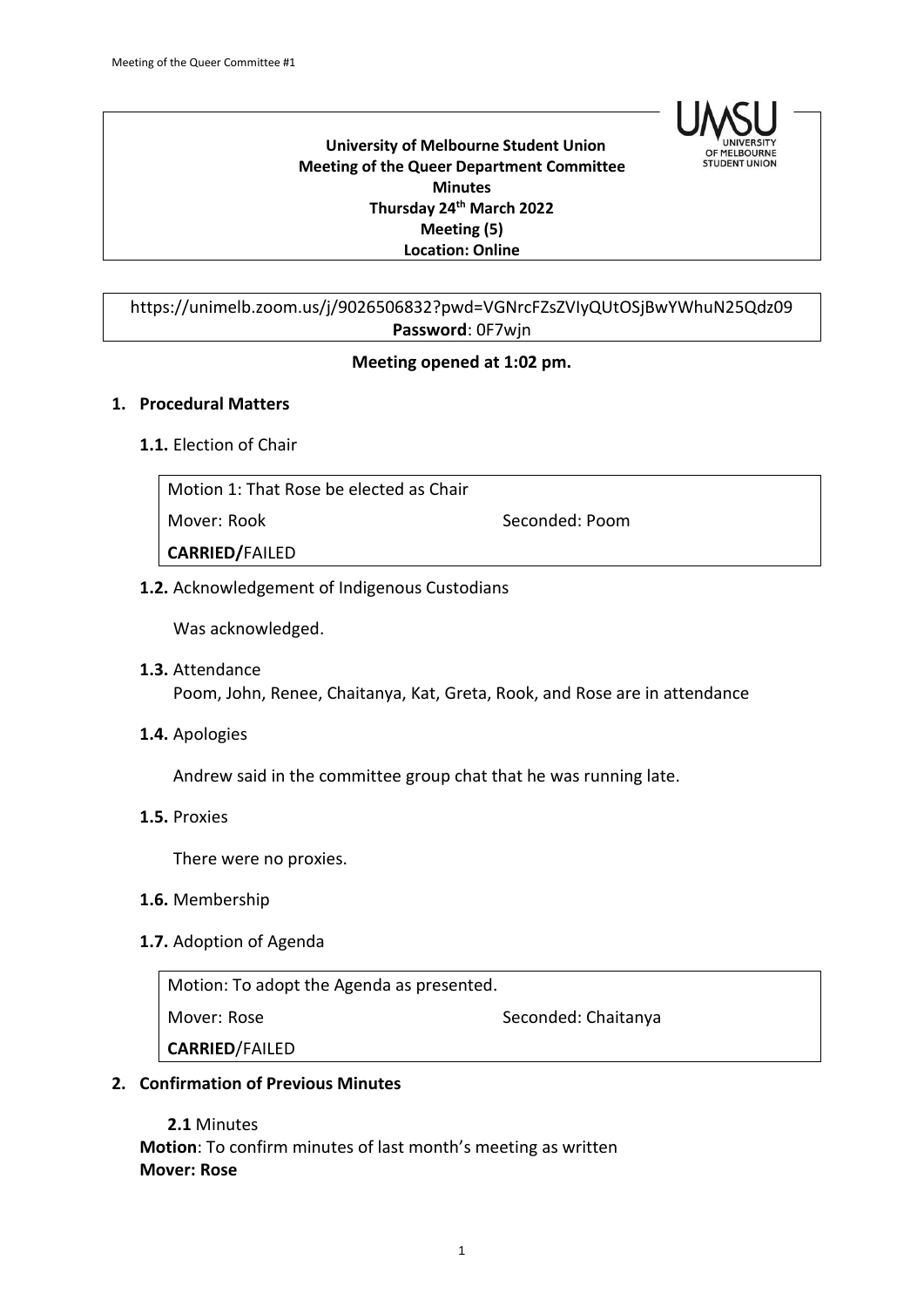# **Seconder: Chaitanya Outcome: CARRIED**

## **3. Conflicts of Interest Declaration**

#### **4. Matters Arising from the Minutes**

No matters arose from the minutes.

#### **5. Correspondence**

Rook explained that they met with Ari Dunphy in regards to the Trans Day of Visibility and had received an email from Isabelle from UMSU Legal, asking for a meeting to review the 'No Transphobia in Our Tutes' campaign update video before its publication.

Rose also pointed out that the two of them had met with Moira and Ethan from Education Academic to discuss how to submit last year's Feminism report to the Academic Board, which should be done around mid-May.

# 6. **Office Bearer Reports**

Rose has been running Queer Lunch as well as 2 QPAC meeting in blended mode. They have also been working on UMSU Queer's social media presence, cleaning out the Queer Office, and attending the SA/SH working group.

Rook has been regularly attending the Constitutional Regulations and Policies Working Group as well as facilitating the Queer and Questioning Support Group due to issues with finding replacement facilitators. Rook has also been in charge of managing the collectives as well as planning the upcoming department events and doing basic admin.

Motion: To accept the Office Bearer Reports en Bloc

Mover: Rose Seconded: Chaitanya

**CARRIED**/FAILED

# **7. Motions on Notice**

# **7.1 – Approval for Op-Sub Committee to pass emergency funds**

**MOTION:** That the Queer Committee approves budgetary delegation to the Operations Sub-Committee of up to \$1000 for the following Budget Lines: all Queer budget lines.

**Mover: Rose Seconder: Chaitanya CARRIED**

#### **8. Motions without Notice**

There was nothing to discuss here.

#### **9. Other Business**

#### **10. Next Meeting**